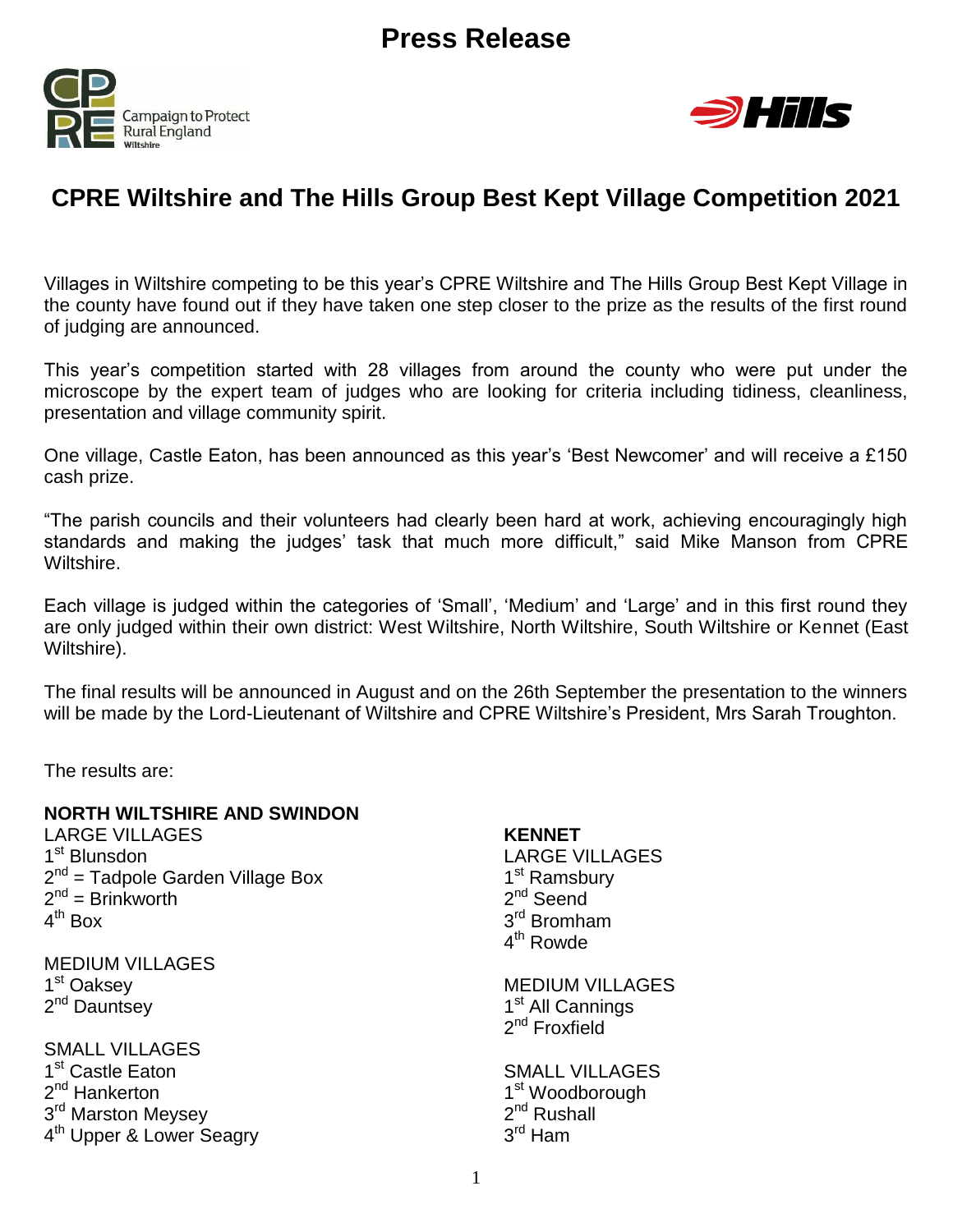#### **WEST WILTSHIRE** LARGE VILLAGES

1<sup>st</sup> Hilperton (only entrant)

MEDIUM VILLAGES 1<sup>st</sup> Sutton Veny (only entrant)

SMALL VILLAGES 1<sup>st</sup> Bishopstrow 2<sup>nd</sup> Bukington 3<sup>rd</sup> Beanacre

# **SOUTH WILTSHIRE**

LARGE VILLAGES 1<sup>st</sup> Whiteparish (only entrant)

MEDIUM VILLAGES 1<sup>st</sup> Tilshead 2<sup>nd</sup> Maiden Bradley 3<sup>rd</sup> Dinton

SMALL VILLAGES No entrants

Each winning village will receive a certificate and in July it will be judged against the similar sized villages in the other districts, to determine the best kept large, medium and small villages in Wiltshire.

Also in July the Laurence Kitching Award will be judged. This involves the six villages who won their size categories in the past two competitions (2018 and 2019) and who are therefore ineligible for the main competition.

The results of this second round will be published in August. Award ceremonies will then be held sequentially at the three winning villages on Sunday 26<sup>th</sup> September when CPRE Wiltshire's President, the Lord-Lieutenant for Wiltshire, Mrs Sarah Troughton, will pull away the Union Flag surmounting the shield and commemorative plaques will be presented. Cash prizes between £30 and £200 will be awarded to all villages in this second round.

## **Best Newcomers Award**

For several years an award has been made available to encourage villages which have not entered the Best Kept Village Competition for the previous five years to give it a go. This year five such villages entered and the winner is Castle Eaton who will receive a £150 cash prize.

## **Making the Competition Work**

Finally it is important to point out that this competition could not take place without the very generous contributions of our sponsors *(The Hills Group and Princeton Homes)*, the support of Wiltshire Council and of course the immense hard work put in by individual parish councils and villagers. It is a joint effort but one we feel benefits Wiltshire and in particular the participating villages.

22<sup>nd</sup> June 2021

*Editors are requested to ensure that the sponsors (The Hills Group and Princeton Homes) and CPRE Wiltshire are mentioned in their copy.*